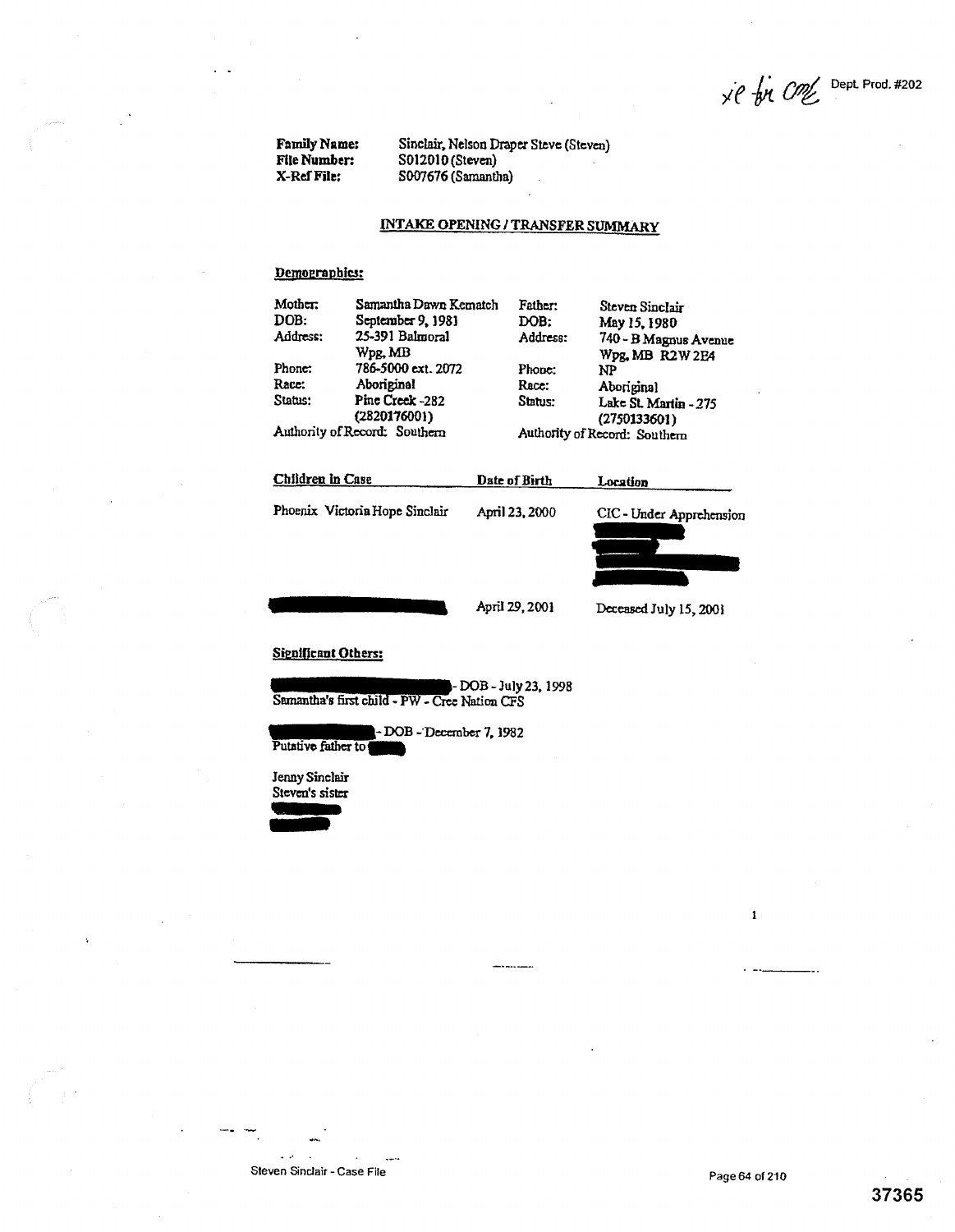**37366** 

 $\overline{z}$ 

Angie Danielle" Sinclair Steven's sister

Sheila Sinclair Steven's sister

NP

#### Source / Date of / Reason for Referral:

Please refer to CRU report completed by Roberta Dick on February 26, 2003 for particulars regarding concerns about medical neglect of phoenix Sinclair whose primary care provider is her father Steven Sinclair.

#### History:

There are two protection files with respect to these parents and both contain pertinent information regarding the children Phoenix and Samantha Kematch is the case reference for file # S007676, This file was first opened in July 1998 and closed in August 199& It reopened in April 2000 on intake and remained active at the family service level until its closure in August 2001 after she and Steven were separated and she had no children in her cars. Steven Sinclair is the case reference for file # S012010 and his filewas first opened in July 2001 at the family service level as he had care and control of the children. The file was subsequently closed in March 2002 until concerns were expressed in February 2003, prompting the file to reopen at the intake level. This summary will attempt to meld the information from both files.

Samantha Kematch and Steven Sinclair were both made permanent wards of a child welfare agency while in the care of their respective parents. Samantha became a permanent ward of Cree Nation CFS in 1993 due to concerns about her mother's alcoholism, neglect, and abuse. Samantha's time in agency care was very difficult for her and she was often AWOL and involved in high- risk behaviours. At 17 years of age she gave birth to her first child in July 1998 and he was apprehended at birth as a result of concerns regarding Samantha's attempts to conceal her pregnancy, lack of prenatal care, and lack of planning for the baby. Cree Nation CFS attempted to work with Samantha in an effort to assist her so that she could parent with however Samantha took no interest in him and was unable to meet his basic needs. Cree Nation CFS subsequently obtained a permanent order of guardianship with respect to Samantha *remained* in Cree Nation's care until she reached the age of majonty in 1999. Steven Sinclair became a permanent ward of Winnipeg CFS in December 199I and he remained in agency care until be reached the age of majority in 1998. Steven's biological mether 935858) was closed in January 1992 as there were no children under the age of 18 years in the home. It would appear that Steven is the second youngest of eight children born to **was had his family of origin was fraught** with issues concerning alcoholism, neglect, sexual abuse, and domestic violence. Steven

Steven Sinclair - Case File Page 65 of 210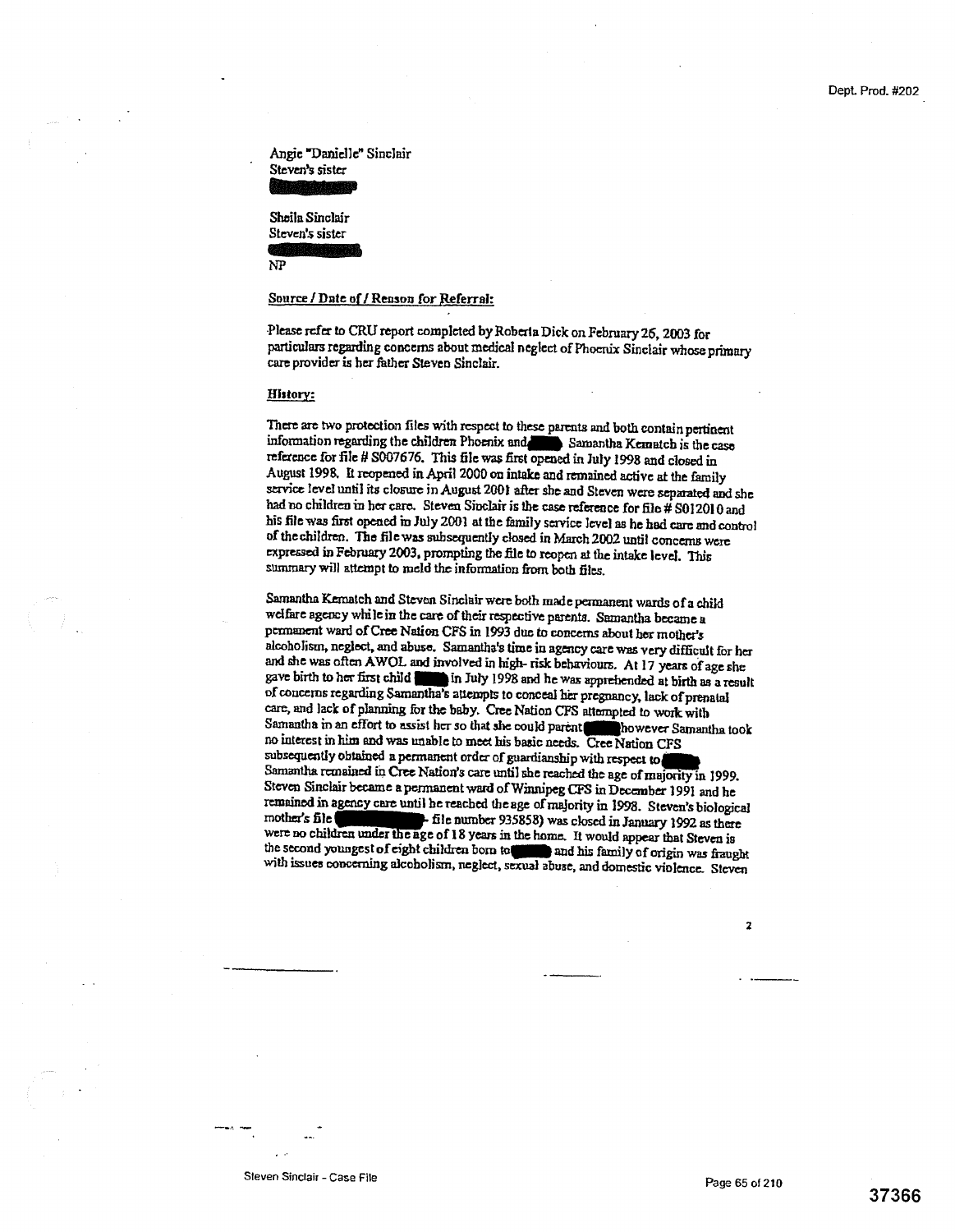has presented as guarded and reluctant to share his negative history as a child in care which has prompted him to parent his child in an effort to spare her any similar such experiences with the agency.

The agency became involved with Samantha and Steven upon the birth of their child Phoenix in April 2000. Samantha had also attempted to conceal this **pregnancy and had not received any** *prenatal* care. Samantha was not emotionally ready for the child and neither parent was physically prepared to care for any infant. Phoenix was apprehended at birth with a plan for further assessment and exploration of options. The file was transferred from intake to family service in May 20D0. The agency obtained a threemonth order of temporary guardianship and the parents also signed a voluntary placement agreement to allow time to complete required tasks and assessments. Steven and Samantha worked with *agency* resources and support staff to develop their parenting skills and they were viewed to be working cooperatively and maldng progress. Phoenix was returned to her parents' care in September 2000 with the parents agreeing to conditions as outlined in a service agreement requiring their continued involvement and cooperation with the agency. In April 200I the agency was notified of the delivery of Samantha's third child Despite the agency's involvement and efforts in monitoring. this pregnancy was not detected and Samantha and Steven had again failed to disclose her condition. The child was not apprehended and was eleased from hospital in the care of her parents. In July 2001 concerns were expressed to the agency about substance use and domestic violence. It was subsequently discovered that Samantha and Steven had separated and that she had left the family home and the children in Steven's care. It was determined that Steven was parenting the children appropriately and although he was not interested in the agencys further involvement the file remained open at the family service level, with minimal contact In July2001 the agency was notified of the death of the child 4W She had apparently been suffering from a cold and fever and was transported to the hospital after her father Steven had discovered her not breathing. The child was pronounced dead upon arrival at the hospital. The WPS Abuse Unit and the Chief Medical Examiner's Office (OCME) were Involved in the subsequent investigation into the baby's death. There is little on file to indicate the findings of the investigations except a brief mention that the police did not feel that the child's death was a result of foul play and they had cleared Steven of any suspicion. There is also a note indicating that the baby may have had a fast acting disease (complications from pneumonia) that may have contributed to her death. The agencys contact with the family during this time was minimal. Samantha Kcnnatch, after a period of absence, resurfaced and indicated that she wanted Phoenix out of Steven's care. The ensuing dispute between Samantha and Steven resulted in police intervention at the funeral chapel during the viewing of stody, with many persons expressing a desire to obtain guardianship of the child Phoenix. The issues were either quietly, or privately resolved or left, and Phoenix remained in the care *of her* father, Steven Sinclair. Steven refused further services from the agency and the file was closed in March 2002

Note: Steven has primary care and control of Phoenix, but not interim or sole guardianship. The matter of guardianship has never been presented before or addressed by the court

Steven Sinclair - Case File Page 66 of 210

 $\overline{\mathbf{3}}$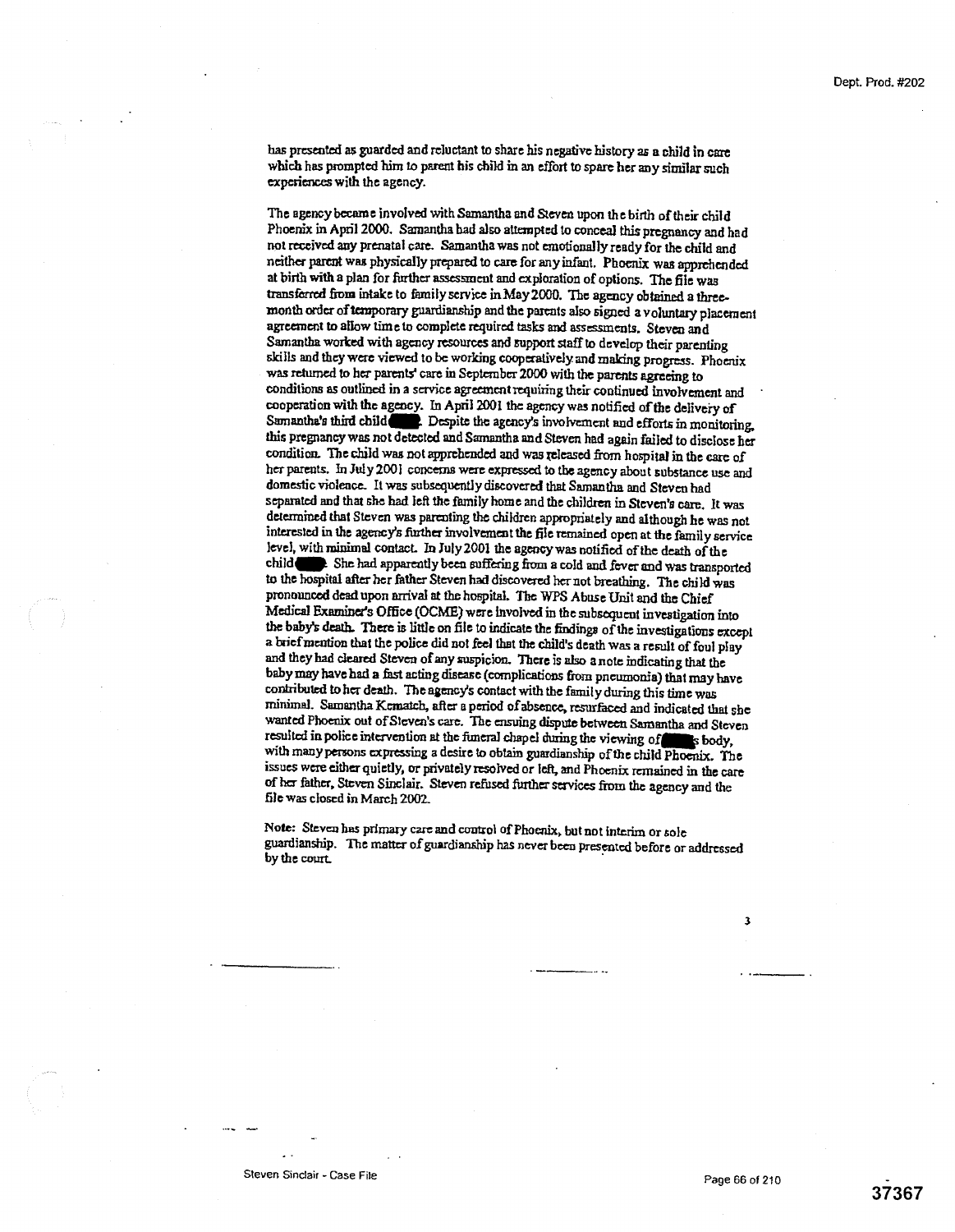#### **Data** / **Interventions:**

#### **February 28,** 2003

Case assigned to this worker. Received CRU report and file.

Worker left a message for some and - CPC for further clarification regarding the child's medical condition and the identity of the person who brought the child to the hospital as none of this information was provided in the CRU report.

Worker attended the home of Steven Sinclair. He presented at the door in a rather foul, but sober manner. He was also sporting a rather sizeable black eye, which he refused to discuss. Steven stated that Phoenix was still in the care of his friend and would remain them for a few days. Worker noted no noises from the home to suggest that Phoenix was in the home. Steven would not provide worker with the friend's name or address. Worker suggested that I needed to come back to see Steven and Phoenix to ensure her wellbeing and he stated "we will see about that". Worker left Steven with my card and informed him that I would return. Steven informed worker that he didn't need anything from the agency. He stated that he was unaware of Phoenix's ailment and that he always ensured that his daughter received proper medical care.

#### March 12, 2003

Field to borne. No one there. Worker left a card.

#### March 13, 2003

Worker received a faxed letter from CPC (copy on file) briefly outlining Phoenix's visit. It was noted that a "foreign body" was removed from her nose and that it was very irritated and infected. The child was prescribed antibiotics and released to her "godfather", name not indicated.

March 31, 2003 Field to home. No answer at door.

In the absence of other concerns, and with caseload demands, subsequent fields to the home were only attempted on April 17, May 1, and May 9, 2003 and all were unsuccessful in establishing contact with Steven and Phoenix.

#### June 23, 2003

Received AHS report generated over June 21 and 22, 2003 with contributions from several ABS staff who were involved *in* the protection assessment and resulting apprehension of Phoenix. *Phoenix was* removed from her father's care due to concerns regarding his abuse of alcohol and drugs and exposure of the child to numerous, and sometimes inappropriate care givers over the weekend. Steven was not very cooperative with the agency staff or WPS officers who attended and assisted in the removal of Phoenix and he was either not concerned or lacked insight about the presenting concerns. It was noted that Steven continued to abuse substance to the point of incapacity despite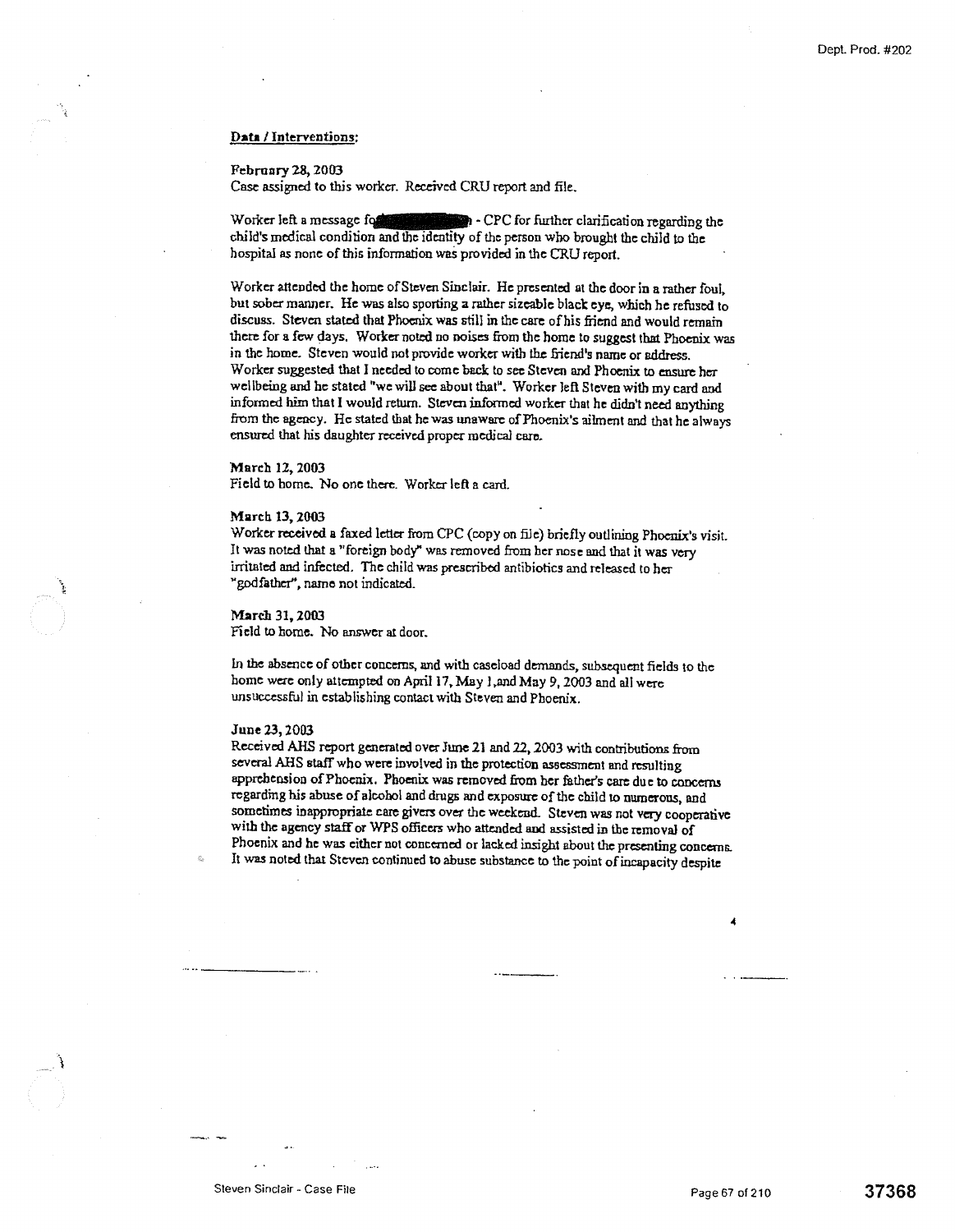his knowledge of pending contacts over the weekend with the AHS unit. The child was transported to a placement at the PLR - Room # 914 without incident. She was clean, happy, speaking in an age appropriate manner, and calling most females "mom".

Notice of apprehension and particulars forwarded to the legal department Greens were also submitted.

Worker received a telephone. call from Samantha Kcmatch, who had been informed about Phoenix's apprehension by Steven's sister Jenny. Samantha provided worker with her current address and voice mail message number. She also informed that she was working at Club Regent in housekeeping and has been employed there for five months. Samantha indicated that she wanted Phoenix in her care and that her life was much better now. She stated that she has been concerned about Phoenix because of Steven's alcohol abuse and recent suicide attempt that she learned about from *Jenny.* She also stated that Steven often left Phoenix in the care of other people and she felt that he wasn't as concerned about taking care of her any longer. Samantha has not seen her daughter since the spring of 2003 when Steven's sister brought the child to Samantha for a visit. She stated that Steven does not allow her to have access with Phoenix. Samantha confirmed that she has not attempted to address the matter of custody via legal means because she didn't know whom to call and she thought that it would mean that CFS would be involved. Worker informed Samantha that at this point, it appeared that CFS would definitely be involved and that if she was sincere in her desire to parent Phoenix her actions and activities would be further scrutinized and challenged by the agency. Samantha stated that she had no problem answering the agency's questions. Samantha admitted that she has not taken part in any type of counseling or parenting support programs since her last contact with the agency because "she didn't need to". Worker informed Samantha that we still needed to talk to Steven about the incident and issues of concern, and that we would then begin to determine a plan of action with respect to Phoenix's wellbeing. Worker did thank Samantha for calling and advised her that she would be contacted by the assigned worker for the case with respect to any further case intervention. Worker asked Samantha about Phoenix's health history however she stated that she knew nothing about this. Samantha also told worker that she thought Phoenix had treaty status with Steven (not what CFSIS records indicate).

Note: No calls from Steven today

#### **June 24,** 2003

Worker obtained MHSC and PHIN numbers for Phoenix from Manitoba Health. This information was provided to the Complete Care staff in Rnt# 914 - Rachel. Rachel advised that Phoenix is doing well, appears to be healthy and has a good appetite. Rachel noted that Phoenix can be stubborn at times and doesn't like to listen.

Worker contacted Steven's sister Jenny Sinclair. She confirmed that she is a friend to Samantha and told her about the apprehension on Sunday evening. Worker asked Jenny if she has talked to Steven and she said that she saw him yesterday and when she asked him what he was going to do he told her that there was not much he could do. He later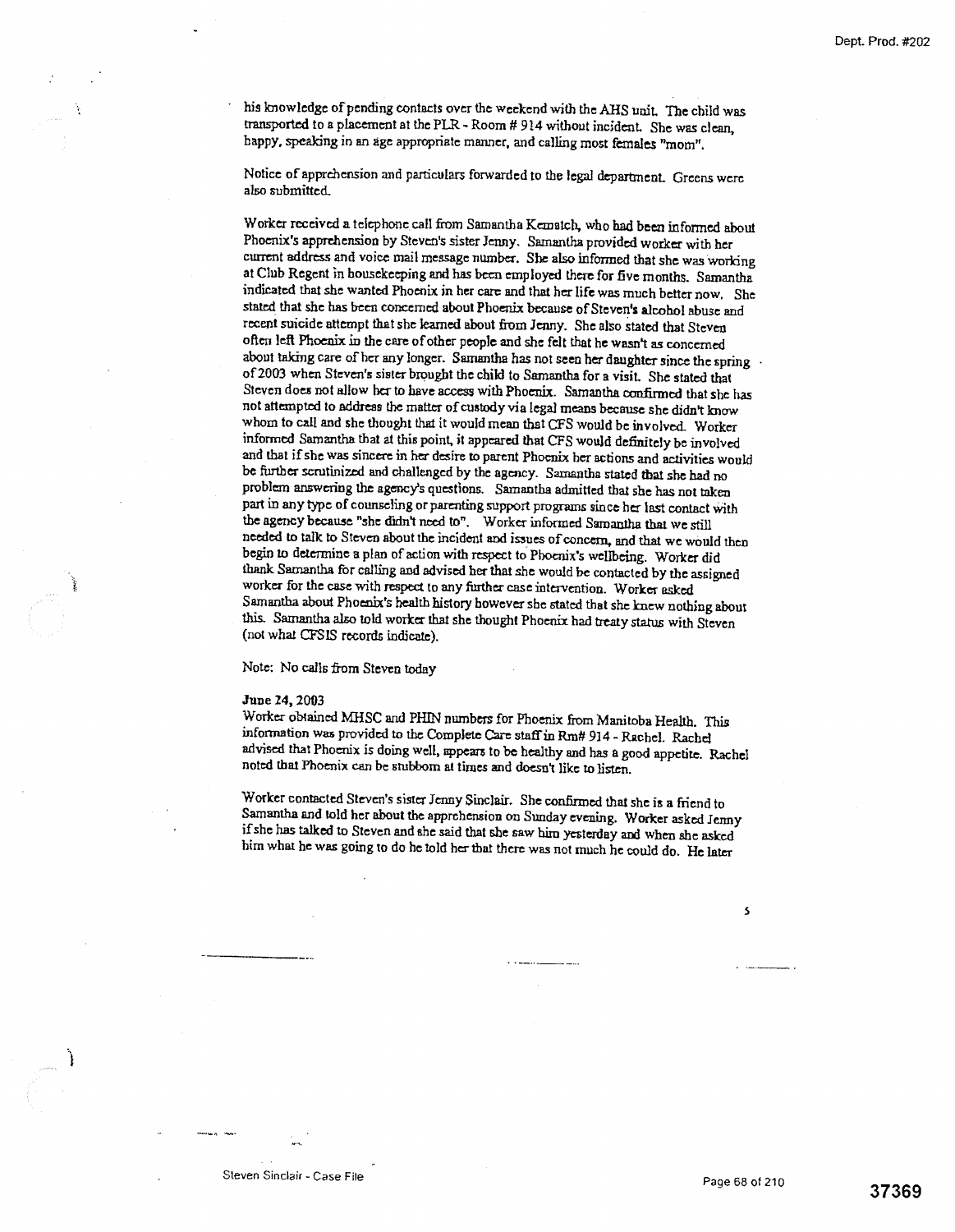told Jenny's husband that he was going to get Phoenix back. Jenny described Steven as being lazy and could not fully explain why he only really provided care to Phoenix 3 or 4 days per month. Jenny informed that the child goes to stay with friends (names unknown or not provided) for the rest of the time. Jenny admitted that Steven has issues as a result of his use of alcohol and drugs and his negative friends. She stated that she has tried to talk to him about these problems but he only gets mad and her tells her to leave him alone. Jenny also admitted that she is the one that all her siblings go to for help in times of crisis, and that they tell her to mind her own business otherwise. Worker asked Jenny to let Steven know that he needs to call me, and provided my name and telephone number to her.

Worker received one phone message from Steven advising that he was "told to call" and to call him back at the number where I had called to leave the message for him (Jenny's) Worker called Jenny's and learned that Steven bad left her home- Jenny indicated that she did expect him to come back and worker asked for her to have Steven call me back-

There were no other calls from Steven on this date.

#### **June 25, 2003**

Worker left a telephone message on Samantha's voice mail asking for her to call me as I needed to *serve* her with court papers.

Worker received a telephone call from Steven's sister, Sheila Sinclair. She called to ask if she could have a visit with Phoenix. Sheila informed that she has not spoken with Steven, but heard about the apprehension from her sister Jenny. Sheila stated that she had regular contact with Phoenix and that the child would often stay with her. Worker informed Sheila that at this time the matter of visits was being deferred to the assigned worker to handle and I would make a note for the assigned worker with respect to Sheila's wishes. To her credit, Sheila did ask how Phoenix was doing. She also wanted to know what Steven would need to do to get her back. Worker suggested that Steven needed to call me. Sheila informed that she would reconnect with worker next week to see if the case was assigned. Worker did ask Sheila if she was aware if Phoenix had any health issues / allergies etc and she stated that to her knowledge Phoenix had no health concerns. Worker conducted a CFSIS check following my conversation with Sheila and found that she is currently involved with the agency, her worker is Bonnie Brand at the Jarvis Office.

No calls from either Samantha or Steven on this date.

#### **June 25, 2003**

P/c message left for Samantha asking for her to call.

Worker and colleague Jane Ransom attznded Steven Sinetair's home at 740 - B Magnus. We could hear the sounds of a radio from inside, but there was no response to our repeated knocking. Worker Ieft a card in the mailbox.

6

À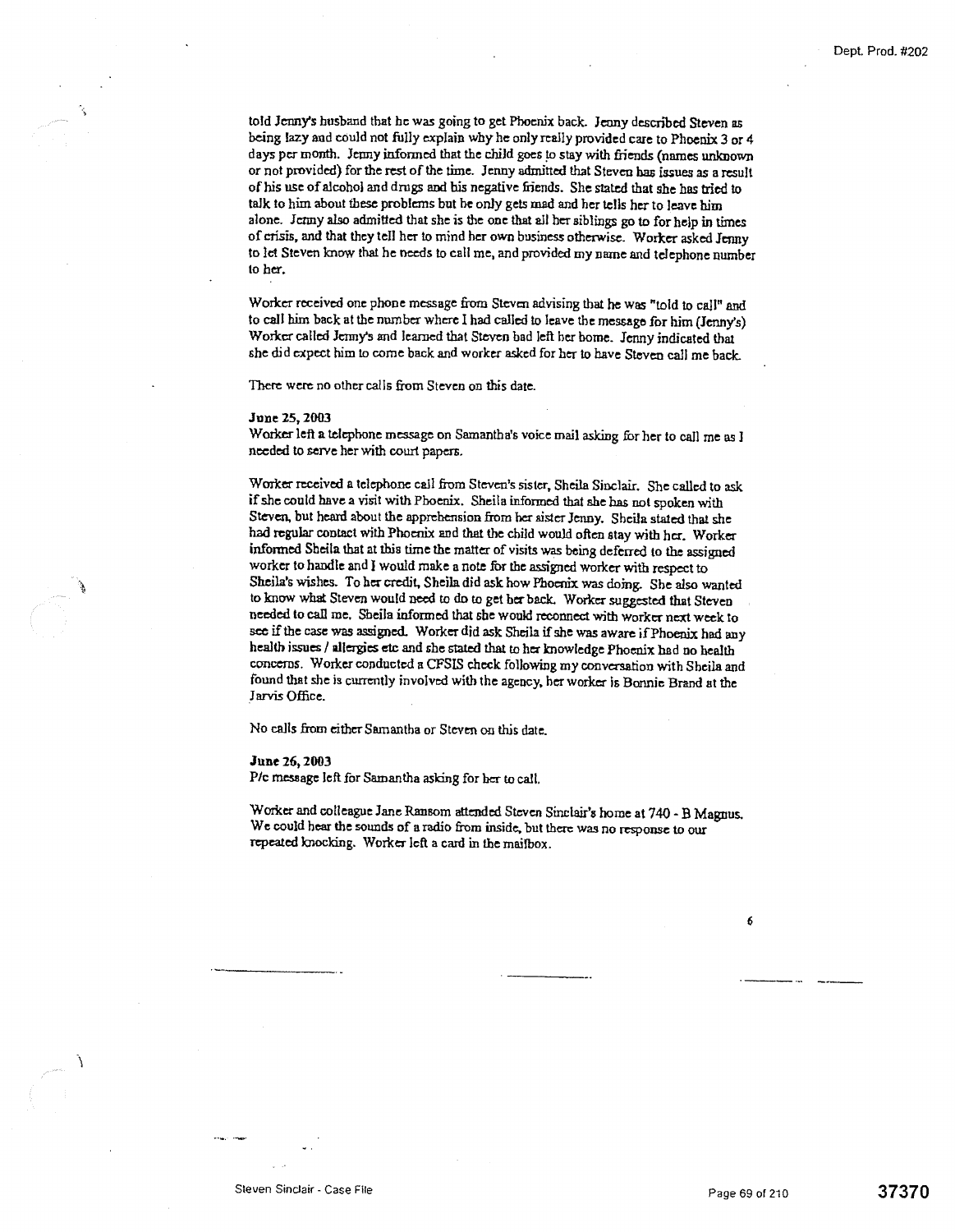Samantha left a message *advising* that she might be able to meet tomorrow and would call me back.

Worker called Indian Affairs to determine where / if Phoenix was registered as CFSIS records and Samantha's information were inconsistent Worker learned that Phoenix is registered under her father with Lake St. Martin.

No other calls from Samantha. No calls from Steven.

Worker returned notices to Legal so that they could be forwarded to a Pmcess *Server* 

#### June 27, 2003

| Phoenix moved to a new placement today. New placement is                        |  |  |  |  |
|---------------------------------------------------------------------------------|--|--|--|--|
| 'phone {<br>came in to pick the child                                           |  |  |  |  |
| with whatever information I had about the child<br>up from PLR. Worker provided |  |  |  |  |
| along with the medical numbers.<br>was encouraged to call this worker if she    |  |  |  |  |
| needed anything while the file was in transition from Intake to Family Service. |  |  |  |  |

Omens completed showing change of placement.

Worker received a p/c message left by Samantha, advising that she had been served with court papers and would call back.

Intake summary completed and forwarded for transfer to family service as per authorization of unit supervisor.

## Assessment and Statement of Risk:

Samantha Kematch and Steven Sinclair are the biological parents of two children: Phoenix (three years) and (deceased). Samantha also has a son from a previous relationship and that child was apprehended at birth and made a permanent ward of Cree Nation CFS due to concerns about her commitment and ability to cam for the child. Samantha and Steven share a history of involvement with child welfare agencies as children in care. Both were made permanent wards of CFS (Samantha - Cree Nation) and Steven - Winnipeg) as a result of concerns regarding their respective families of origin. Neither found their time spent in agency care to be a positive experience. CPS involvement with these two parents began immediately upon Phoenix's birth and apprehension in April 2000 because of continued concerns about their capacity to care and provide for their child. While the couple managed to comply with agency expectations well enough to have Phoenix returned to their care four months later there remained issues related to their relationship, use of substance, and commitment to the care of the children. The couple eventually separated sometime in June / July 2001 and Samantha left the *children* in Steven's care. She made no significant attempts to reinvolve herself as a mother to her children until s death in July 2001. The child bad apparently died as a result of complications *from* pneumonia. Samantha resurfaced with a claim that she wanted to parent *Phoenix.* Nothing further occurred and Phoenix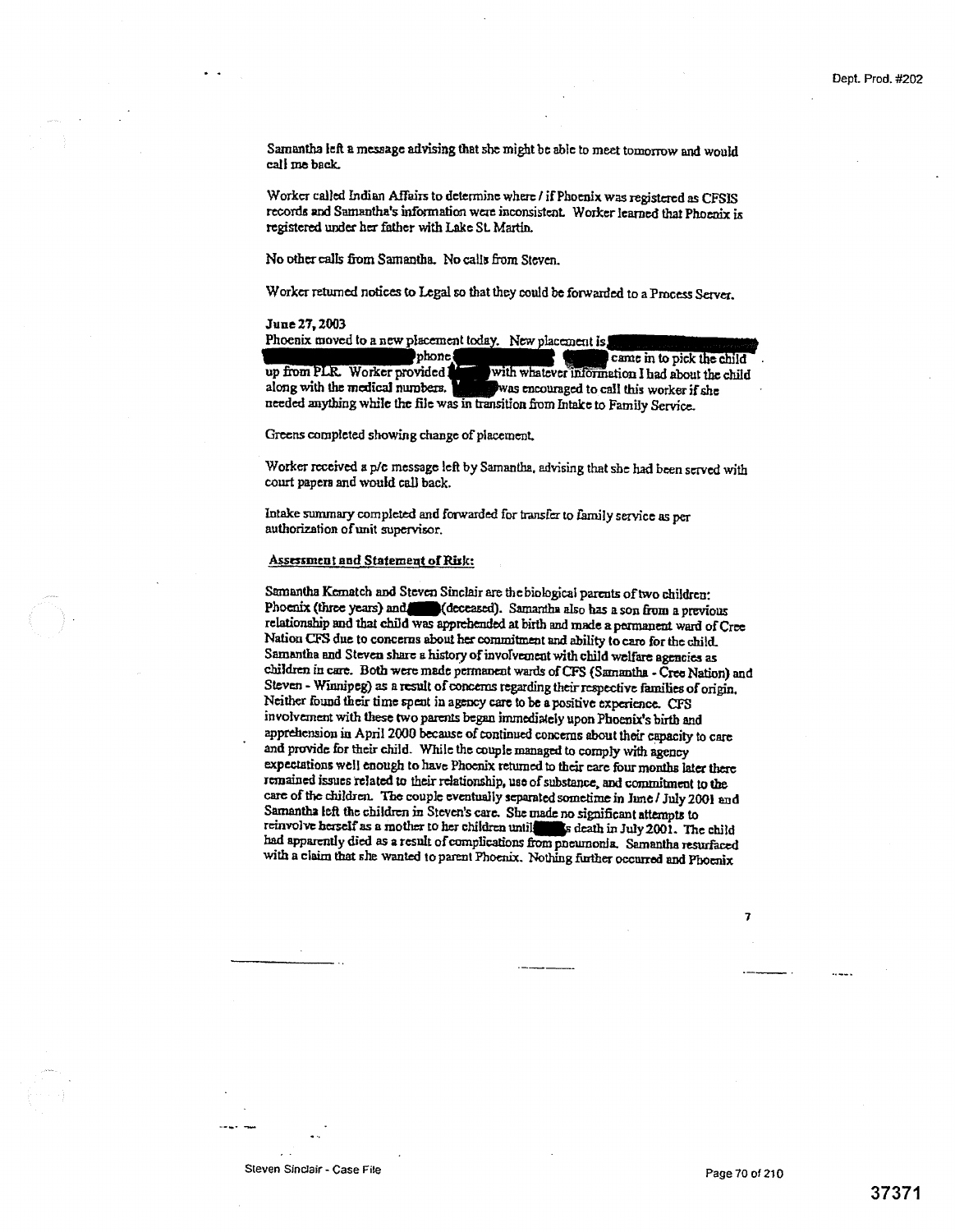remained in the cars of her father, who was deemed to be parenting appropriately and was not interested in any services from the agency, The agency terminated its involvement with the family in March 2002.

Concerns about Steven's care ofPhoenix were presented to the agency in February 2003 after the child was brought to the hospital requiring medical assistance because a "foreign body" in her nose. The unidentified "godfather" who brought the child to the hospital had indicated that the child had been suffering in this state for a few months. The child was treated and released to the "godfather" with the subsequent referral to CFS for follow up regarding medical neglect. Attempts to address this issue with Steven netted little success, es the child was not present during the one occasion in which this worker was actually able to make contact with the family. No other issues or concerns were expressed to the agency until June 2003 when Phoenix was apprehended after Steven was found to be under the influence of substance, unable to care forher, and without appropriate caregivers to took after the child. Steven has refused to contact this worker despite requests for him to do so thereforenothing is known about his current state of functioning or intentions with respect to Phoenix. This worker has been able to glean some information from the child's mother, and maternal aunts and this investigation has determined that Steven's capacity to care for Phoenix has deteriorated. He has been leaving Phoenix in the care of others for extended periods of time and has been abusing alcohol and drugs, *and* associating with a negative peer group (Indian Posse). Concerns regarding medical neglect of the child and an alleged suicide attempt by Steven have also surfaced and while the information suggests that these concerns are not chronic, when one factors in the other issues it would appear that Steven is indeed struggling in his role as parent.

There are a number of issues to consider and to accommodate if this agency is to effectively work with this family. Both Steven and Samantha have had very difficult upbringings as a result of their dysfunctional families of origin and they view the system that was supposed to protect them (CFS) as being responsible for their troubles. Samantha has never demonstrated a true expression of commitment in her role as mother / parent. Of her three children she has really only parented Phoenix for any significant length of time. She has shown a pattern of leaving her children, and will occasionally surface in a time of crisis but does not follow through with her expressed desires at the time to care for her children. Steven, while very resistant and negative about CFS involvement, took on the responsibility of caring for his children without hesitation after his separation from Samantha and it would *seem* that he was able to adequately provide for and care for his children for a period of time and there were no overt concerns regarding his lifestyle. The family was dealt a somber blow *when* the child\_passed away in July 2001 and the impact of such is really unknown as the agency's contact with the family was quite minimal at that time. One of Steven's siblings had noted during recent contact with agency AHS staff that Steven has been having a difficult time, with things getting worse since since is death. Steven relies on his extended family for support however at this time we are only aware of one ofhis siblings (deny) as being one that is an appropriate or positive support person. Several of Steven's siblings have struggled with various issues and are also involved with CFS and have children in care. One of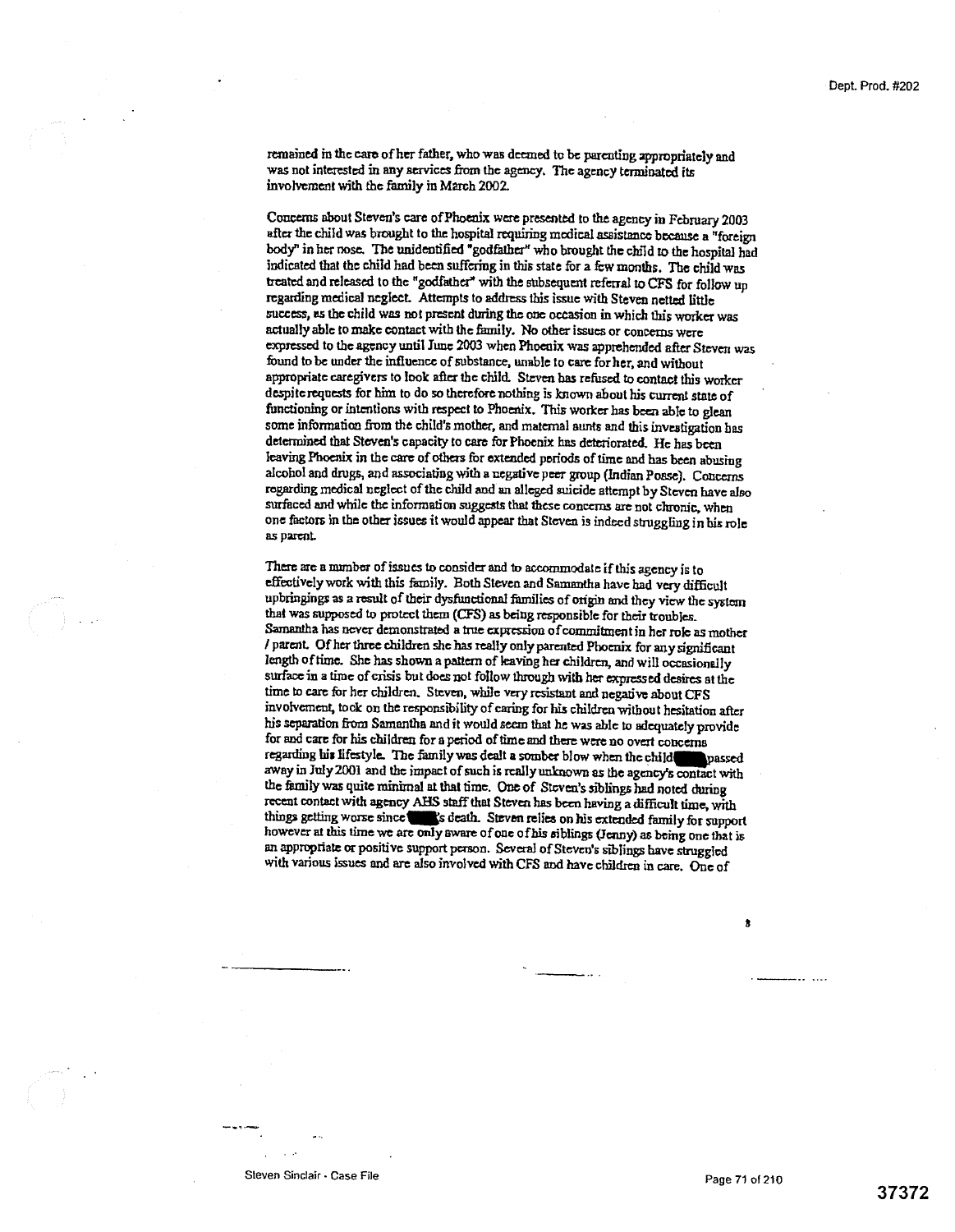• Steven's siblings, Norma Jean Sinclair was charged in 1996 and convicted of manslaughter involving a child in her case, Steven's support system also seems to include members of the Indian Posse gang. Steven does not view the agency as being a support or a resource to him and this is unfortunate as the agency will need to be involved with him given the concerns with respect to Phoenix's wellbeing. Steven has refused to contact the agency since Phoenix's apprehension despite our efforts to contact *him,* and while we can speculate and be respectful ofhis reasons for such, it does not help in addressing the issues *so that Phoenix can* return to her parent's care.

Steven and Samantha have clearly indicated their mistrust and unwillingness to be involved with a child welfare agency however they have not demonstrated a capacity and commitment to ensure their child's wellbeing enough for the agency not to be involved. Unfortunately. because of their past involvement as wards of a child welfare agency they arc not receptive to services from the agency and they deny or minimize any Issues presented in an effort to keep the agency away from them. They would do anything, or nothing, to keep the agency at bay. It is this worker's opinion that it is this attitude and disregard for the agency that has probably resulted in this agency's previous termination of services, and not a lack of child welfare issues, If one looks back in previous recording the identified and unresolved problems are still very much present in the family's current situation. The problems haven't gone away, and now neither can the agency. The obvious struggle in commitment, questionable parenting capacity, along with an unstable home environment and substance abuse lssuee, and lack of positive support system all lend to a situation that poses a high level of risk to this child, for maltreatment and / or placement in agency care. Phoenix is in agency care now, and it would probably not be in her best interests to be returned to either parent at this time or until they can show something to indicate that they can and will be more responsible and protective of her.

#### Child Profile:

Profile: Phoenix Sinclair is the first of two children born to Samantha and Steven. She<br>has a half sibling. born to her mother and a previous partner in July 1998

Steven Sinclair - Case File **Page 72 of 210**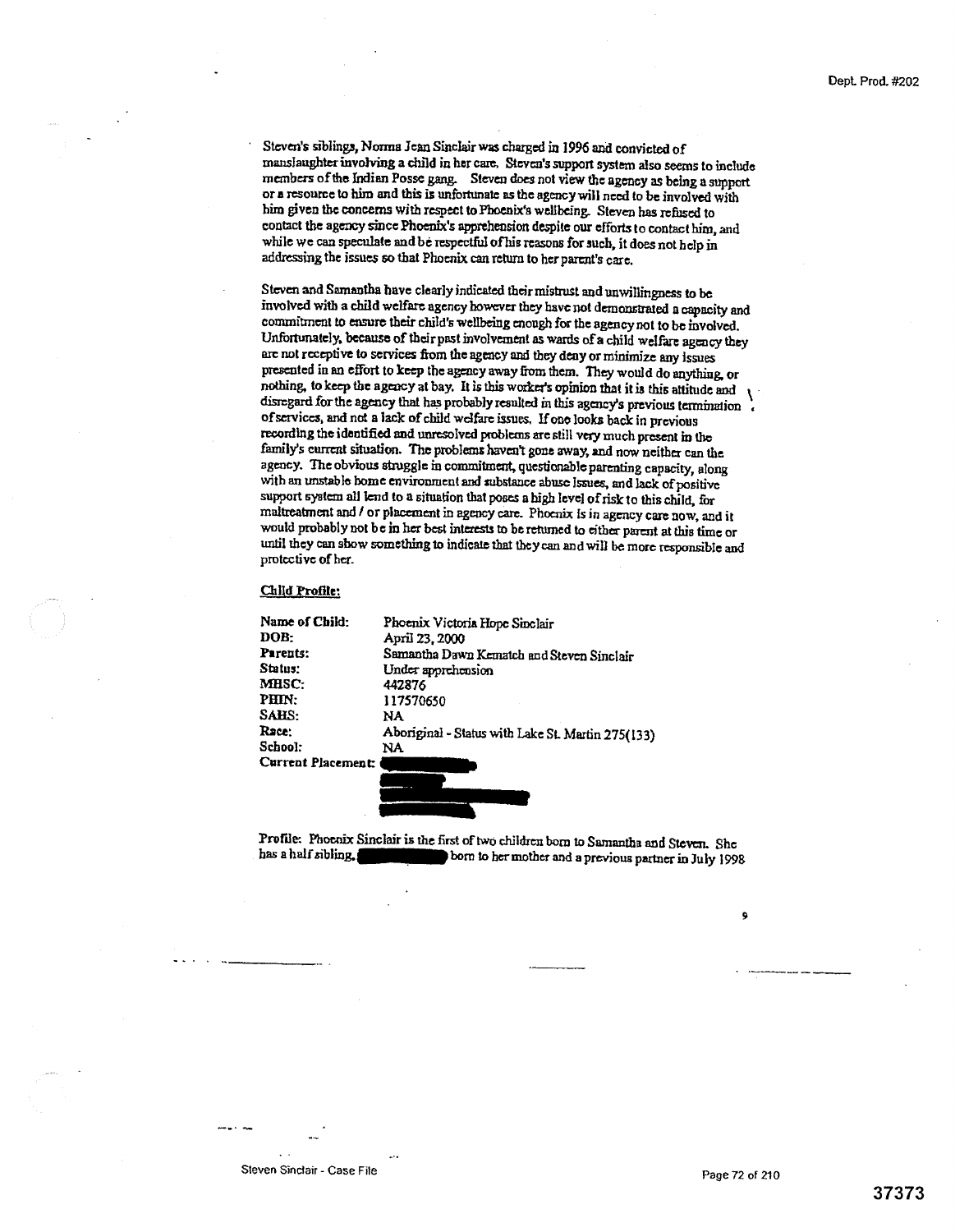and he is a permanent ward of Cree Nation CFS. Phoenix's sibling, who was born on April 29,2001 died on July 15.2001 due to complications related to an illness. This is Phoenix's second admission into agency care. Phoenix was first apprehended at birth due to concerns about her parents commitment and ability to provide care to her and she remained in agency care under a short temporary order of guardianship and voluntary placement agreement. Her parents subsequently worked with the agency to improve their situation and she was returned to their care in September 2000. Phoenix's parents separated shortly after a so so it the after a tumultuous union and Samantha left the family home, and Phoenix and in Steven's care. Both Phoenix and were in the care of their father Steven at the time of the death. Phoenix did not have a great deal of contact with her mother after Samantha's departure. When Steven was in contact with the agency workers assigned to his case he was deemed tobe parenting appropriately, without significant concerns for Phoenix's wellbeing. Given the recent circumstances, it is suspected that Phoenix has been exposed to a number of caregivers and concerning situations as a result of her father's abuse of alcohol and drugs and resulting neglectful parenting.

#### Plan:

It is recommended that this file be transferred and assigned to a family service worker with the following suggested interventions and considerations:

- Assigned worker to establish contact with both parents to continue with a further  $\bf{D}$ assessment of this situation and their circumstances. To date, there has been no contact with the father, Steven, despite this worker's messages asking for him to call. There has been one contact from Samantha. It is known that Steven and Samantha harbor some resentment and mistrust of the agency based on their past experiences as children in care and unfortunately this may present a barrier in the agency's interventions. What the parents should or need to do if Phoenix is to be returned to their care is to be determined by the assigned worker upon their further contact, assessment of the family.
- 2) Court is scheduled for July 2, 2003. The agency will attempt to have the parents served by a Process Server as neither parent has made themselves available to this worker to have this done. As the case / file will be in transition from Intake to Family Service at the time of court, this worker will attend court on July 2, 2003 with the expressed plan being that the file Is being transferred to family service for further follow up and the agency will be requesting a short order of temporary guardianship (three to six months) to allow for further assessment and to implement a plan for reunification. Any further requests or requirements for court (long particulars) shall be left to the assigned family service worker to complete.
- 3) Family visits to be arranged by the family service worker. As the child is placed out of town, a driver may need to be arranged.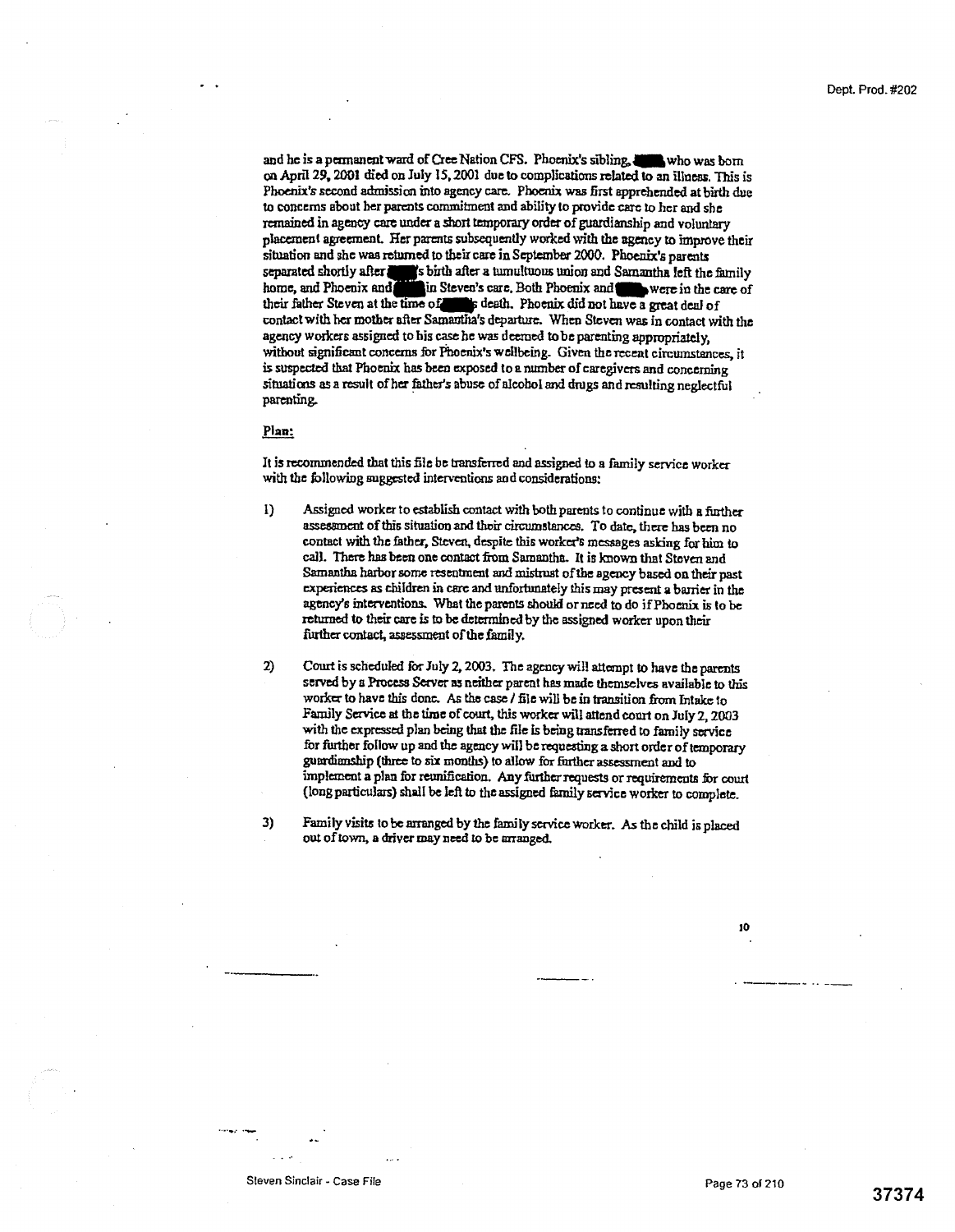- 4) Authority of Record and ADP forms were started, but not completed due to the family's lack of response to worker's efforts to make contact. This worker will keep the forms with the intent to complete them with the parents at court on July 2, 2003. The ADP forms will be forwarded to the assigned worker.
- 5) Any pertinent information received by this worker during the file's transfer from Intake to Family Service shall be recorded by this worker and forwarded to the assigned Family Service worker.

| Date of Transfer: | June 27, 2003        |
|-------------------|----------------------|
| Intake Worker:    | Laura Forrest        |
| Unit Supervisor:  | Andrew Orobko K 3 75 |

 $\ddot{\phantom{0}}$ 

 $\bar{\mathbf{H}}$ 

 $\sim$   $\sim$ 

werk st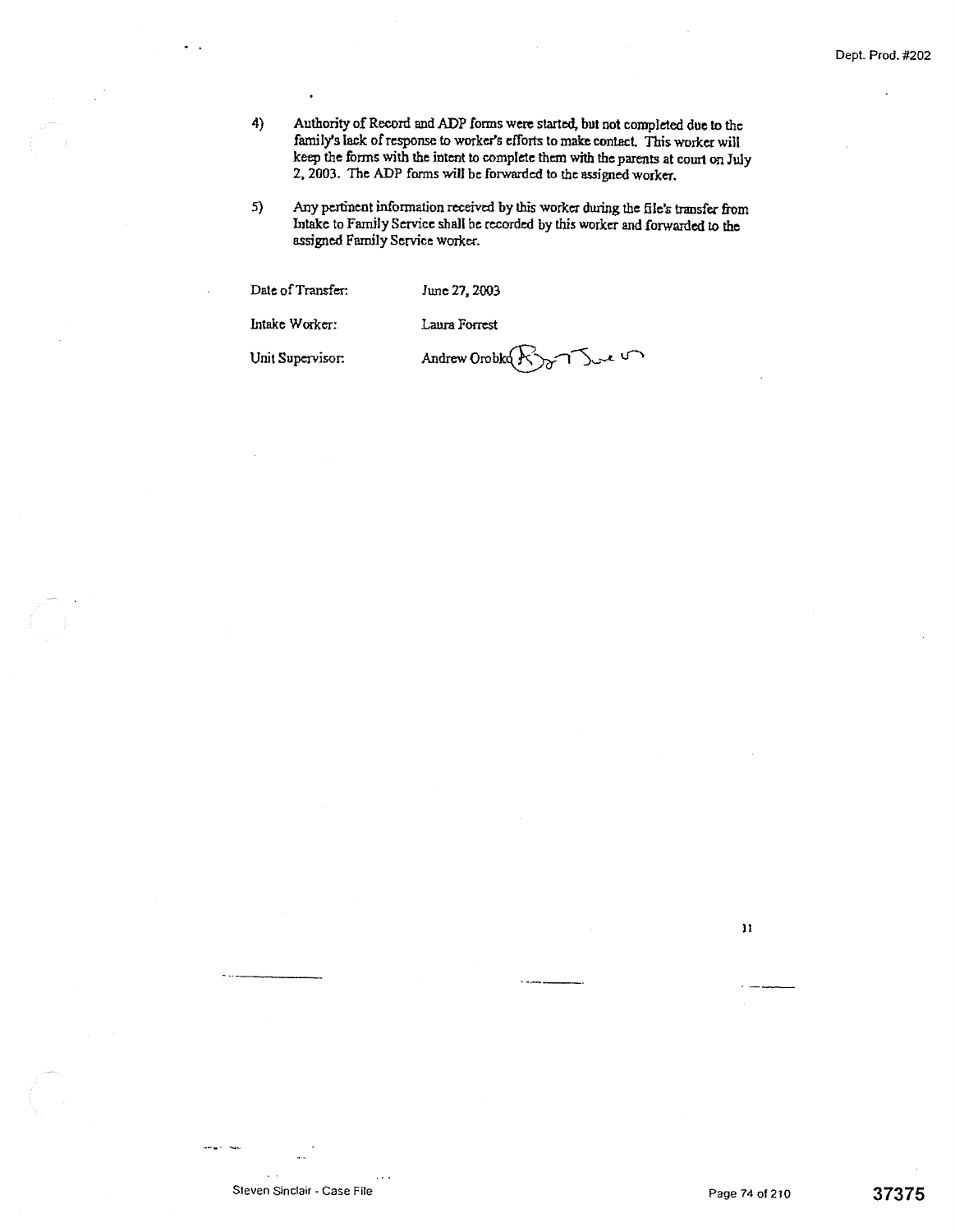**File #:** S012010

Family Name: Sinclair, Steven

#### **ADDENDUM**

Lena Ducharme - West Region CFS called this worker to speak about the agency's plan with respect to Phoenix Sinclair. Worker advised that we would be seeking a short order in the hopes of addressing the issues and reuniting the family. She advised that they probably would not be getting involved due to the short nature of the order.

This worker attended court on July 2, 2003. Also in attendance was Samantha Kematch, Phoenix's mother and a family friend by the name of Ron Stephenson *Ron* informed me that he and his wife Kim have provided care to Phoenix for 30 to 50 percent of the time that Steven has had her in his care. Ron was there because he wanted to know if there was anything that he could do to help and also expressed an interest in being a placement for her if that was needed. Samantha stated that she would prefer the child stay with Ron than anyone. Steven did not appear at court. Ron stated that he talked to him the night before and was expecting him to show up. Ron stated that Steven does binge drink, and that he apparently said he would go to AA- Worker requested a three month temporary order of Phoenix with the agency's plan to work with mom, possibly with dad to resolve the issues of concern so that Phoenix could be reunited with a parent and to explore a friend of family as a possible placement. Samantha consented to the plan, even after having the opportunity to speak with a legal aid representative.

Worker learned that Samantha has been in a relationship with  $\blacksquare$  . DOB -October 12, 1974 - for two years. Thus met Phoenix and has some knowledge about the situation, but Samantha did not feel comfortable discussing all the issues in front of him. **companied Samantha to court**.

After court worker obtained particulars from Ron about his family for the purposes of assessing their suitability for a place of safety. Ron and Kim Stephenson reside at 1331<br>Selkirk Avenue, phone # (1999). Ron's date of birth is November 10, 1970 and Kim' Ron's date of birth is November 10, 1970 and Kim's is August 5, 1970. They have three children, (16 years), 14 years), and I(12 years), Ron is employed as a support worker to quadriplegic persons residing at 1010 Sinclair and Kim is unemployed. Ron and Kim have provided a lot of care to Phoenix and would be very interested in being a placement resource for her. I advised *Ron* that this inforrnation would be forwarded to the assigned worker for further assessment.

Ernails were *exchanged* between this worker and Heather. Edinborougb on July 3, 2003 regarding the case. Worker asked if it would be possible for the now worker to complete the ADP forms given Steven's lack of response and Heather indicated that this could be possible. Worker committed to attend court again on July 9, 2003 to speak about the plan for Anishinaaba CFS.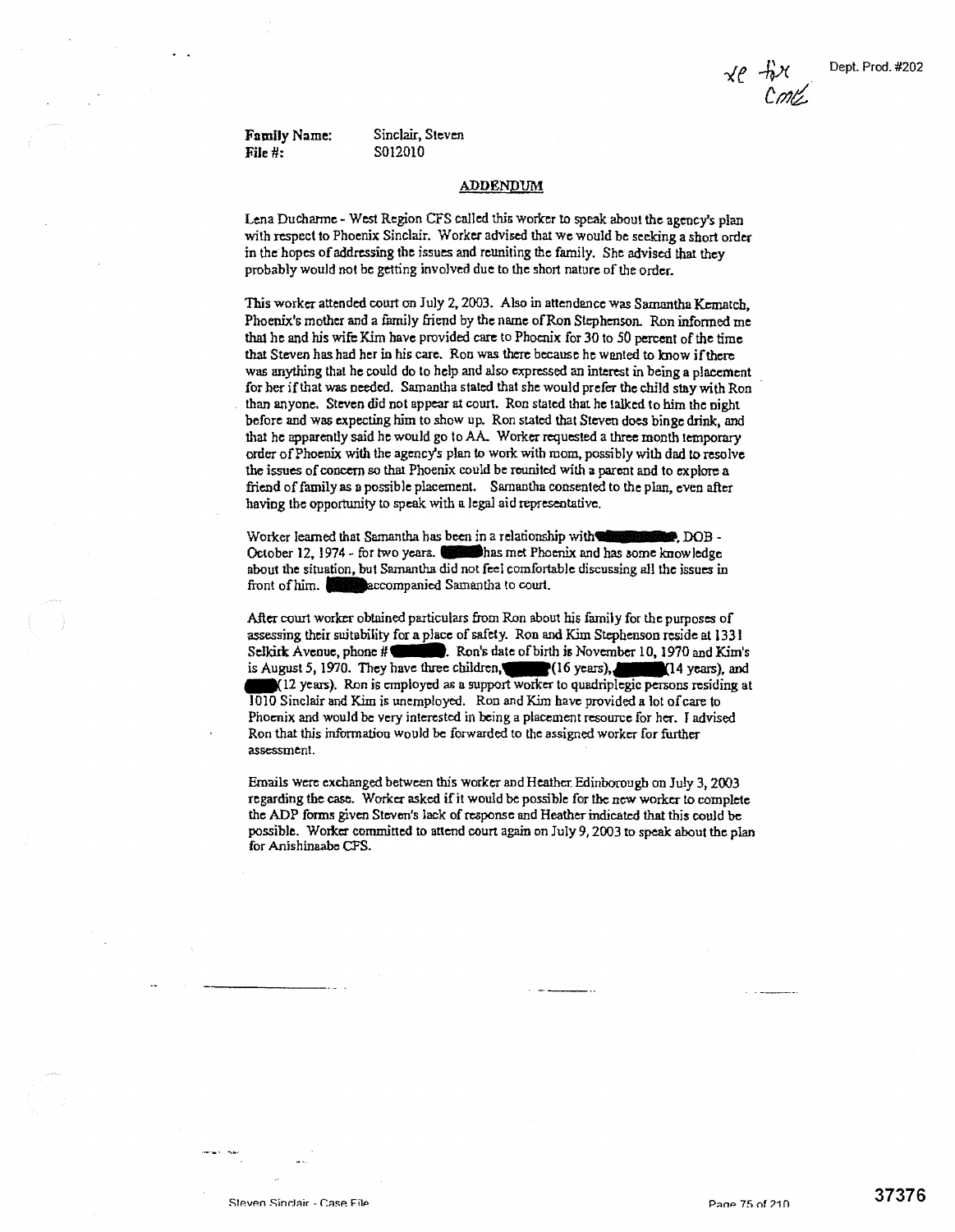Worker spoke with Ron Stephenson on July 7, 2003. He *has tried* to make contact with Steven but has had no success.

A message was left for Samantha on July 7, 2003 advising her of the name and telephone number of her new worker.

The started ADP forms and a hard copy of this addendum sent to the assigned worker *Stan Williams on July 7,* 2003.

NOTE: Samantha Kcmatch has a file with the agency that is currently closed. If she resumes care and control of Phoenix, her file will need to be *reopened.* 

Laura Forrest Intake Worker

 $\mathbf{r}$